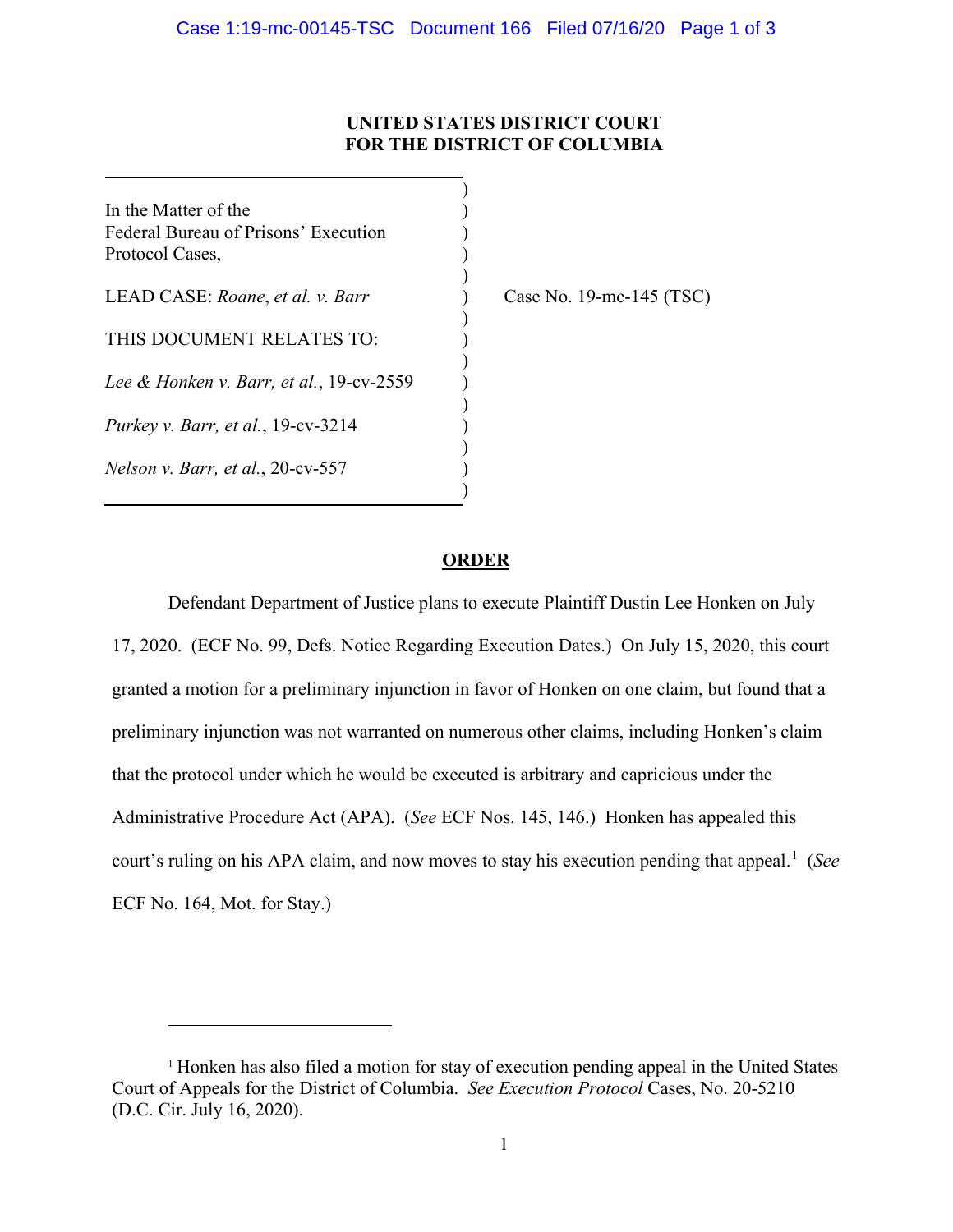## Case 1:19-mc-00145-TSC Document 166 Filed 07/16/20 Page 2 of 3

The Supreme Court set forth the requirements for such a stay in *Nken v. Holder*, 556 U.S. 418 (2009), holding that the first two "are the most critical":

(1) Whether the stay applicant has made a strong showing that he is likely to succeed on the merits; (2) whether the applicant will be irreparably injured absent a stay; (3) whether issuance of the stay will substantially injure the other parties interested in the proceeding; and (4) where the public interest lies.

*Id.* at 434.

With respect to the first factor, Honken has not made a strong showing that he is likely to succeed on the merits. *Id.* In denying the injunction on the APA claim earlier this week, this court specifically concluded that Honken failed to demonstrate "a likelihood of success" on the merits, and that conclusion has not changed. (*See* ECF No. 145 at 10.)

The three remaining factors weigh heavily in favor of Honken. The harm of execution is irreparable, and far outweighs any logistical or financial harms to the government caused by a delay that, in comparison to the years of delay that the government created on its own, can only be described as negligible. *Wainwright v. Booker*, 473 U.S. 935, 935 n.1 (1985) (Powell, J., concurring) (finding irreparable harm "necessarily present in capital cases"). Moreover, the public interest in this case weighs in favor of a stay, because the public is not served by executing individuals before they have had a full opportunity to challenge the legality of their executions. *See Barr v. Roane*, 140 S. Ct. at 353 (Op. of Alito, J., respecting denial of stay or vacatur) (finding it preferable for plaintiffs' claims to be heard on the merits "in light of what is at stake"). *See also Purkey v. United States*, No. 19-3318, 2020 WL 3603779, at \*11 (7th Cir. July 2, 2020) ("Just because the death penalty is involved is no reason to take shortcuts—indeed, it is a reason not to do so*.*"); *Harris v. Johnson*, 323 F. Supp. 2d 797, 810 (S.D. Tex. 2004) ("Confidence in the humane application of the governing laws . . . must be in the public's interest.").